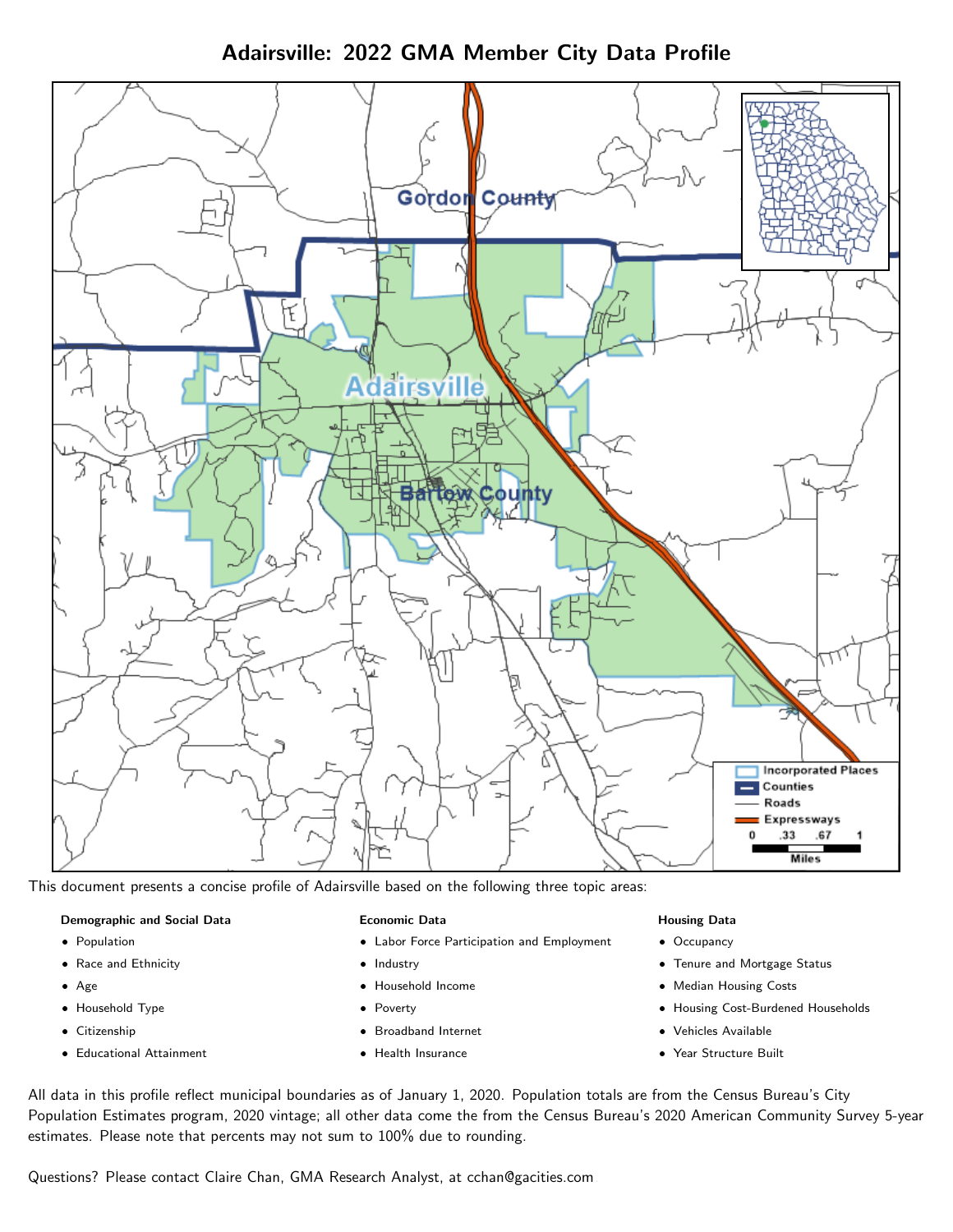# Adairsville: Demographic and Social





**Citizenship** 

Native Born 99%

#### Race and Ethnicity



Source: U.S. Census Bureau, City Population Estimates, 2020 vintage Source: American Community Survey, 2020 5-year estimates, table B03002

#### Household Type



Source: American Community Survey, 2020 5-year estimates, table B01001 Source: American Community Survey, 2020 5-year estimates, table B11001

#### Educational Attainment



Source: American Community Survey, 2020 5-year estimates, table B05002 Source: American Community Survey, 2020 5-year estimates, table B15002

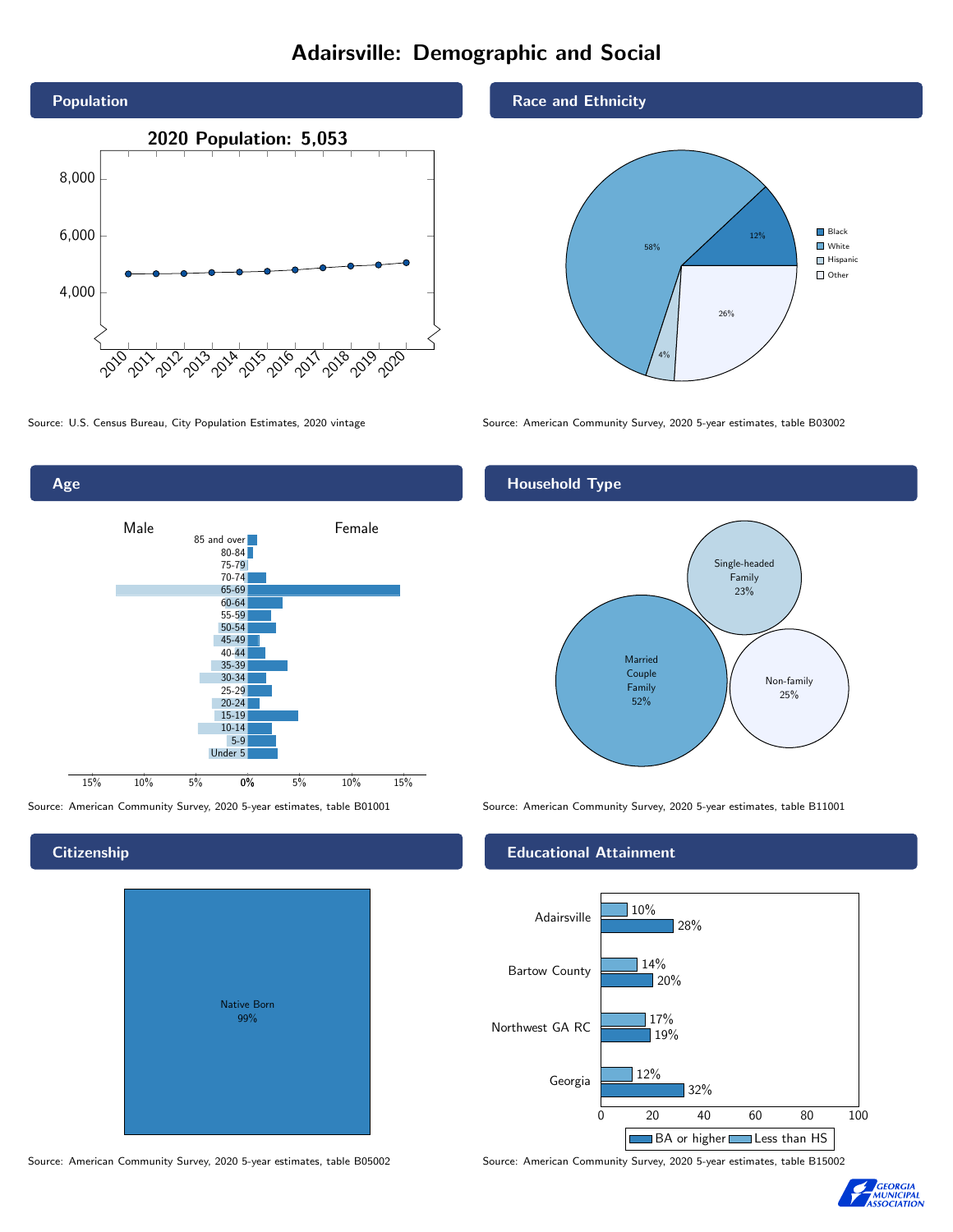# Adairsville: Economic



Source: American Community Survey, 2020 5-year estimates, table B23001 Note: Unemployment rate is based upon the civilian labor force.



Source: American Community Survey, 2020 5-year estimates, tables B19013 and B19025 Source: American Community Survey, 2020 5-year estimates, table B17010



Source: American Community Survey, 2020 5-year estimates, table B28002 Source: American Community Survey, 2020 5-year estimates, table B18135

#### Industry

| Agriculture, forestry, fishing and hunting, and mining      | $0\%$ |
|-------------------------------------------------------------|-------|
| Construction                                                | 6%    |
| Manufacturing                                               | 14%   |
| <b>Wholesale Trade</b>                                      | 2%    |
| Retail Trade                                                | 33%   |
| Transportation and warehousing, and utilities               | 6%    |
| Information                                                 | $1\%$ |
| Finance and insurance, real estate, rental, leasing         | $0\%$ |
| Professional, scientific, mgt, administrative, waste mgt    | 6%    |
| Educational services, and health care and social assistance | 16%   |
| Arts, entertainment, recreation, accommodation, food        | 6%    |
| service                                                     |       |
| Other services, except public administration                | $2\%$ |
| Public administration                                       | 8%    |

Source: American Community Survey, 2020 5-year estimates, table C24030

#### Poverty



#### **Health Insurance**